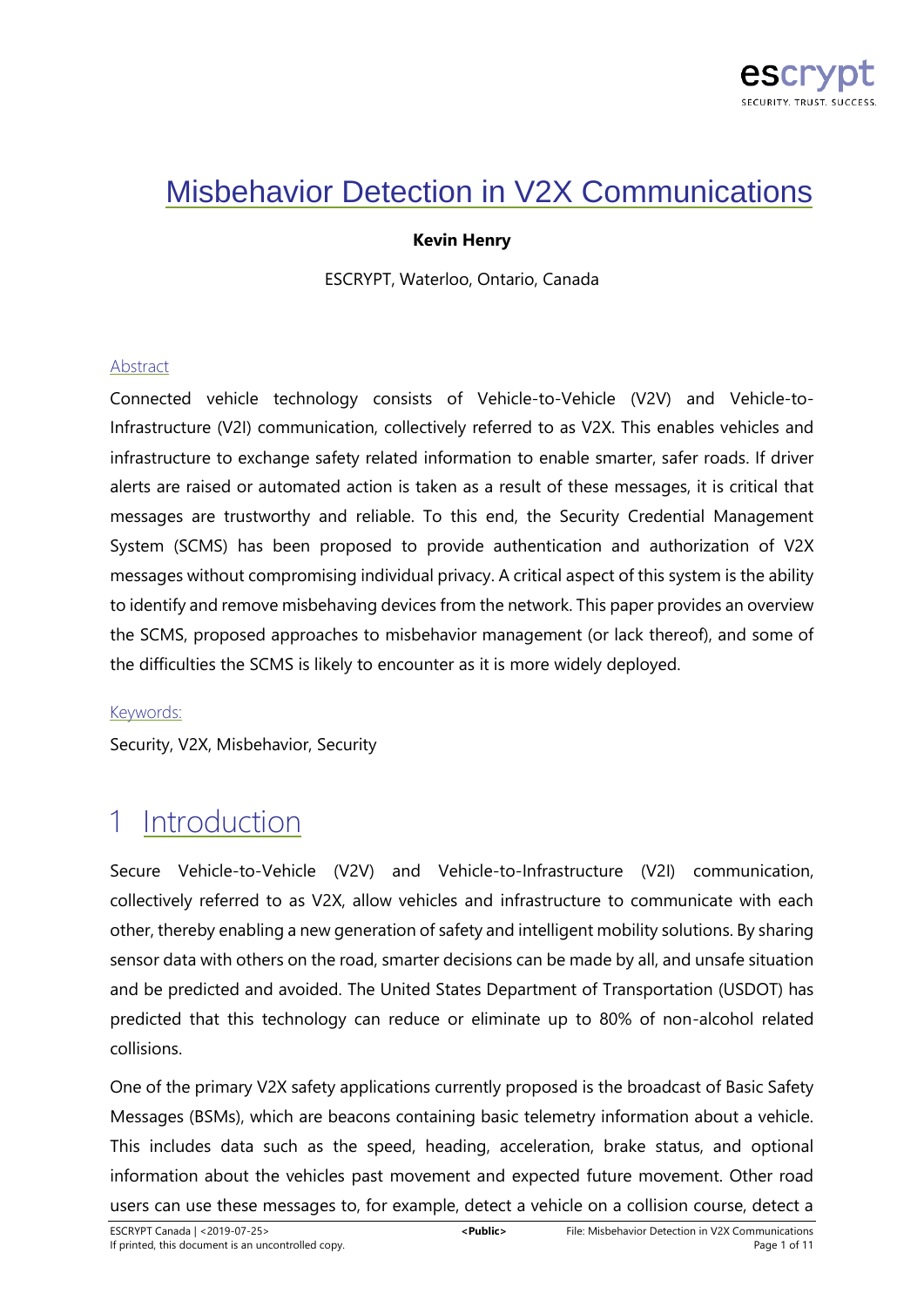vehicle approaching a red light without braking, or to assist with vehicles making a left turn when their view is obstructed by another vehicle.

Infrastructure, such as traffic lights, may also receive BSMs and update their behavior to optimize the flow of traffic based on received messages. Approaching vehicles can be detected at a distance, and standard messages can help guide vehicles through the intersection more efficiently. Signal Phase and Timing (SPaT) messages contain information about the current phase of the lights, and MAP messages provide information detailing intersection movements, such as dedicated turning lanes. Additional infrastructure, such as smart signs, can transmit various roadside alerts to help inform vehicles and their drivers of their surroundings.

While V2X provides connected vehicles with a plethora of information that can be used to make smarter decisions, whether automated or not, the system only has value if the information is accurate and trustworthy. Traditional mechanisms for providing this trust do so by binding information to a verifiable identity. Naively applying such an approach to V2X messaging would allow each V2X message to be tied to a specific user, creating an easy way to track and surveil participants in the network. To avoid this problem, a new, privacypreserving public-key infrastructure has been proposed to secure V2X communications. The Security Credential Management System (SCMS) was purpose-built to solve the problem of authenticating V2X messages without sacrificing individual privacy.

The SCMS has seen a great deal of attention, is deployed in many pilot demonstrations, and is poised to support national-scale deployments in the future. Despite this, a critical portion of the system remains relatively undeveloped: Misbehavior detection. If a vehicle is observed transmitting incorrect data, whether intentionally or due to misconfiguration or malfunction, then it must be actively removed from the network until the cause of the misbehavior is identified and addressed. Misbehavior detection is further complicated by the private nature of the system. Devices must be revocable without compromising privacy.

This remainder of this paper presents a brief introduction to the technical aspects of the SCMS and provide an overview of the current state of misbehavior detection and weaknesses in the current proposals.

# 2 The Security Credential Management System

The SCMS is a large-scale Public Key Infrastructure (PKI) with several novel enhancements intended to specifically support connected vehicles and roadside equipment. The system issues *credentials* which allow communicating devices to trust only authorized sources. The security technology is built around ECC, a highly efficient public key algorithm that can operate at high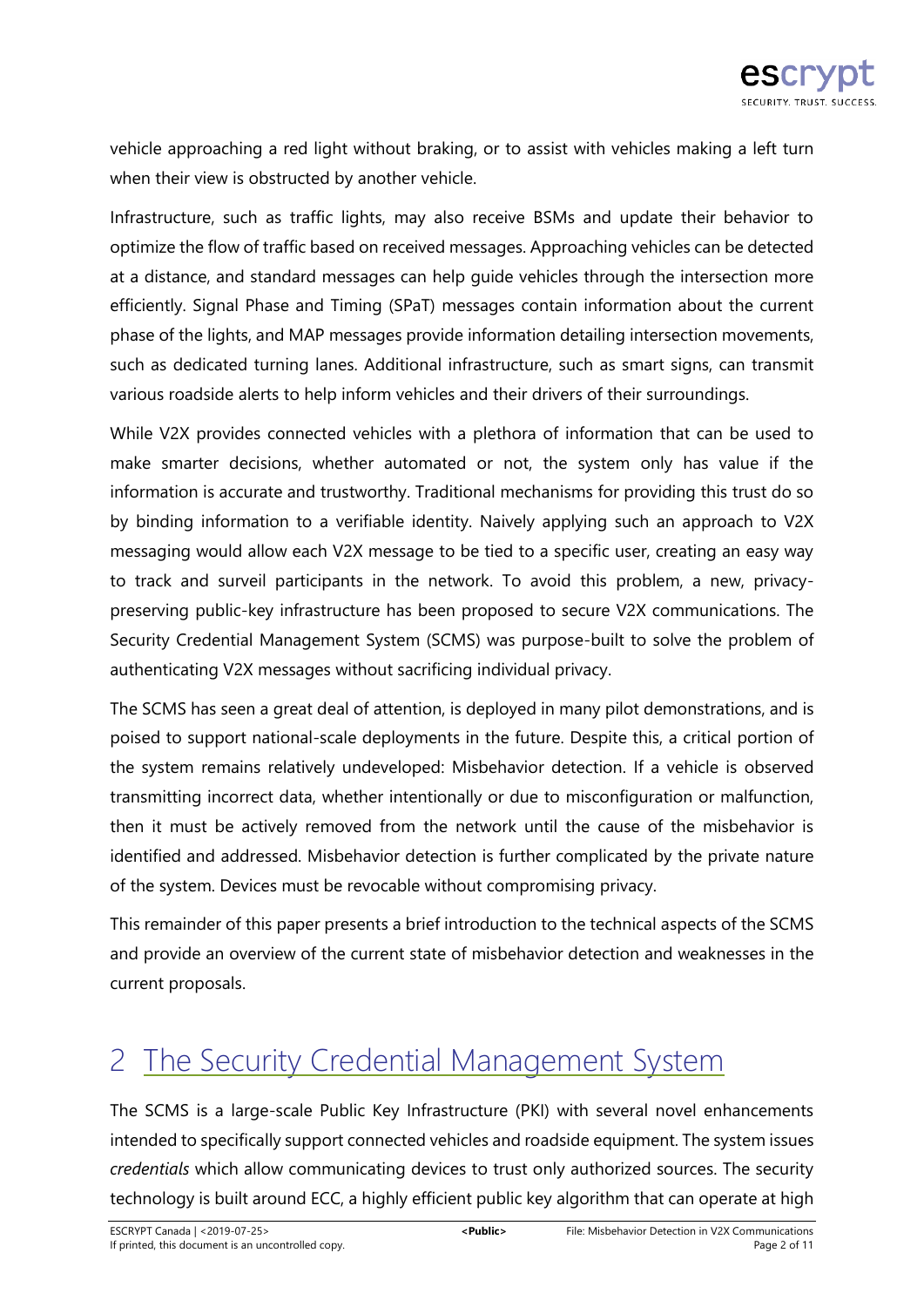



Figure 1. Annotated SCMS Architecture Diagram.

speed on embedded processors and enables small digital signatures. It takes advantage of implicit certificates, a method of further enhancing the small size of ECC signatures and reducing the overall size of, and the overhead required, to handle the digital certificates that must be transmitted and stored by vehicles and roadside equipment. This feature is used extensively to support privacy by issuing thousands of unique certificates to every vehicle. The SCMS design supports a distributed architecture which allows separation of roles so that automobile manufacturers (OEMs), fleet owners, and Intelligent Transport System (ITS) managers can operate independently while sharing a common root of trust. The goal of the system is to ensure that all vehicles and roadside equipment can reliably exchange authenticated messages even when they are managed by different organizations which do not have existing formal relationships. The SCMS was originally presented by Whyte et al. [1], and was further developed by the Crash Avoidance Metrics Partnership (CAMP). The specifications published by CAMP have since been adopted by the IEEE 1609 Working Group for standardization, with an initial draft planned as IEEE 1609.2.1.

Figure 1 demonstrates the proposed entities within the SCMS and maps the typical communication patterns between them. The roles of each entity are briefly described below.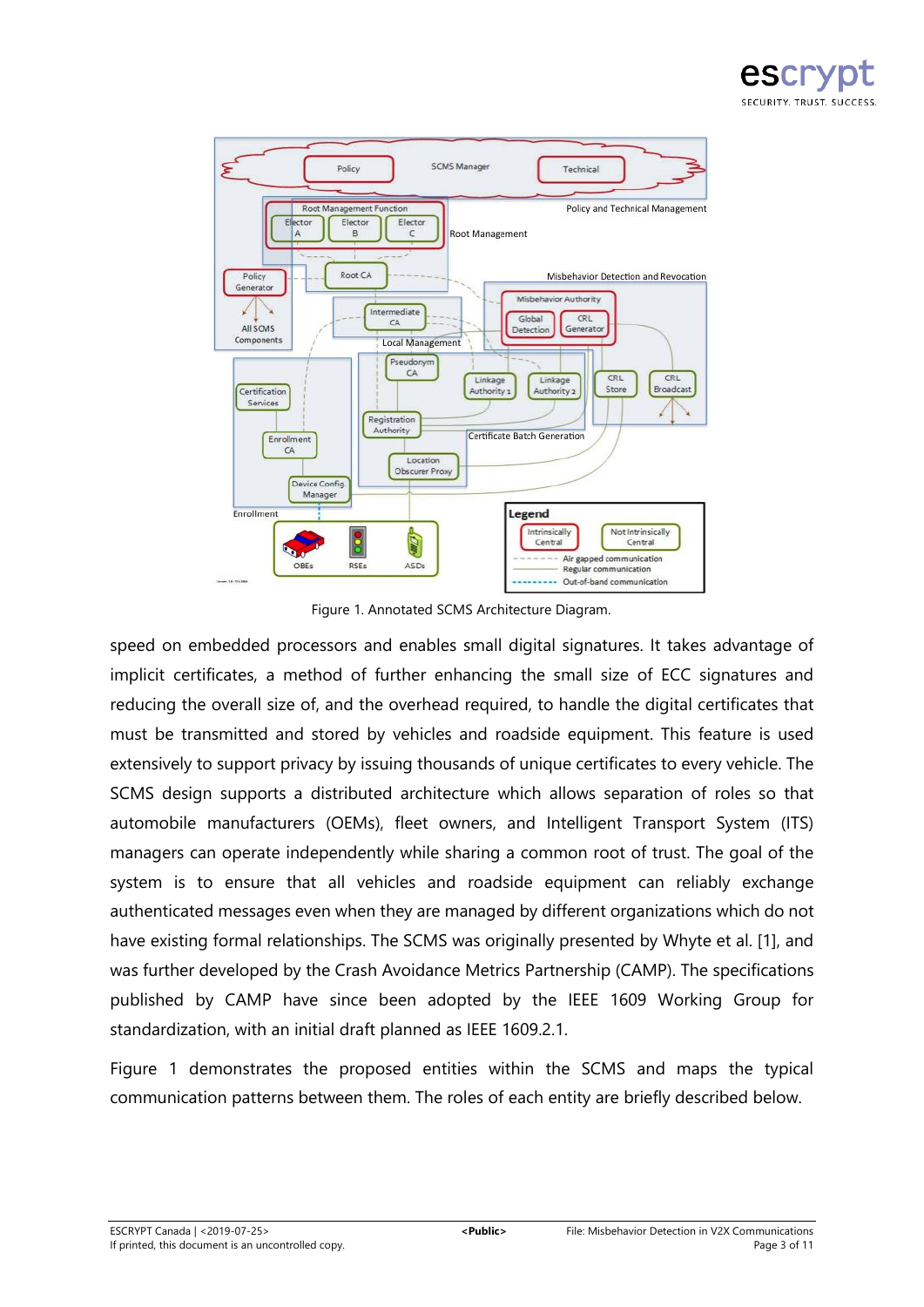

## Policy & Technical Management

In the SCMS, these components manage the overall system. Policy updates are published in a standard format, certified by the Policy Generator, and made available to all participants. Highlevel controlling entities called Electors are established in order to facilitate Root Management.

## Root Management

Establishes the system-wide root of trust, the Root CA. The Electors endorse the Root CA and provide a mechanism for adding or removing Root CAs from the system. The system can have a single Root CA or multiple Root CAs.

## Local Management

The Root CA is kept offline and is typically only brought online to certify Intermediate CAs (ICAs), which in turn certify the other components in the system.

### Enrollment

The enrollment process takes place before the end-entity starts operation. It involves initial bootstrapping of the end-entity at the OEM, where an out-of-band communication channel is established between the end-entity and the Device Configuration Manager (DCM) in a secure environment during manufacture. The DCM acts as an interface between the end-entity and the Enrollment CA (ECA) and ensures that only authorized devices are able to submit an enrollment request. The enrollment certificate serves as an end-entity's "entry ticket" to request pseudonym certificates. Enrollment certificates can be blacklisted to prevent the request of pseudonym certificates at a Registration Authority (RA).

### Pseudonym Issuing

The process of generating pseudonym certificates for the end-entities (EEs) is distributed across four components. This is done so that no single entity knows which pseudonym certificates end up with a specific vehicle, hence; SCMS provides privacy protection against insider as well as outsider attacks. The entities involved in generating pseudonym certificates are as follows.

 Registration Authority (RA): Receives the certificate requests from EEs and forwards them to the Pseudonym CA after expanding the individual request per EE into thousands of requests and shuffling them across multiple EEs. These requests are combined with inputs from Linkage Authorities. The RA knows the enrollment information associated with an EE, and can reconstruct batches of certificates, but cannot see the individual certificates because they are encrypted directly to the EE.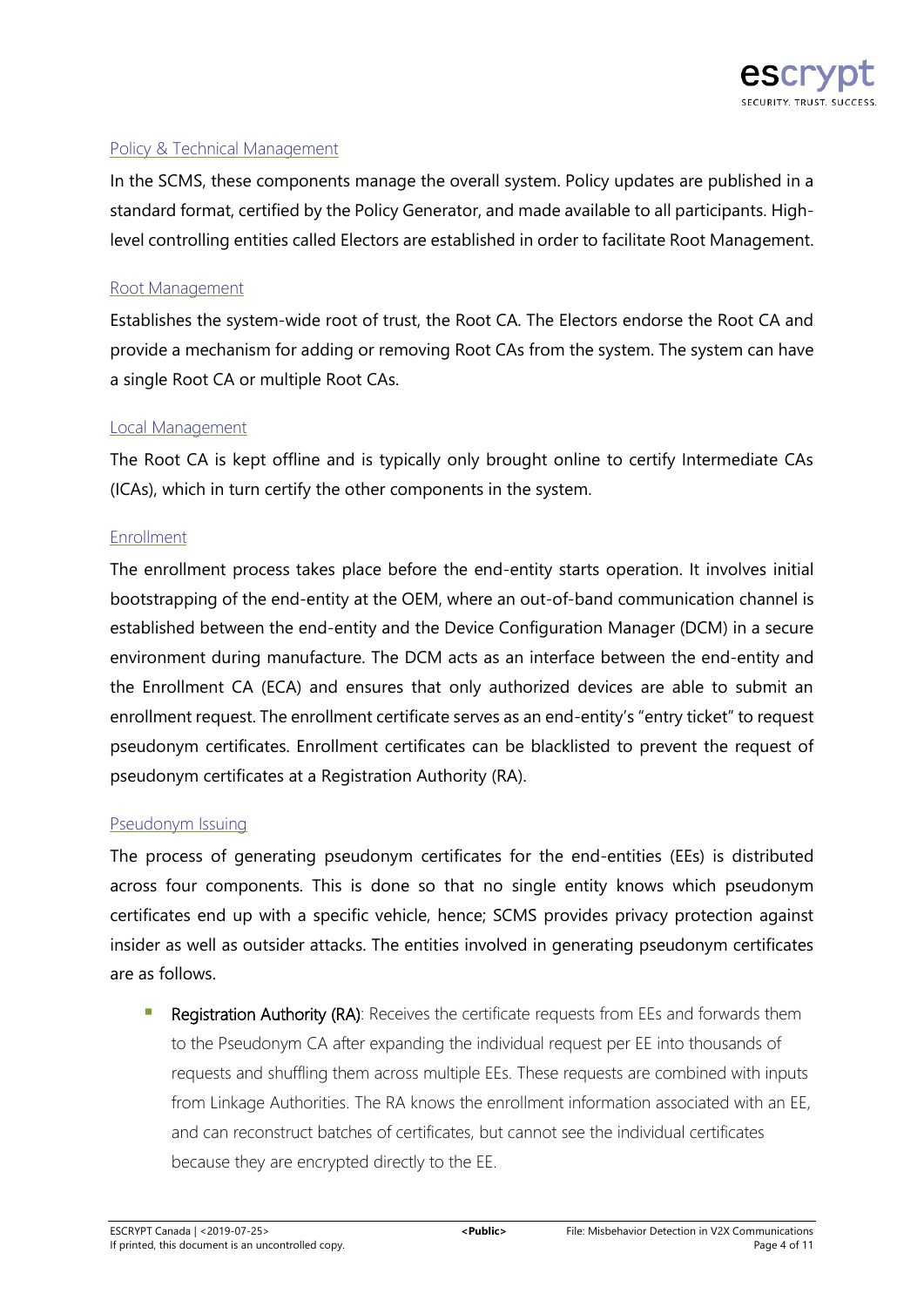

- Pseudonym CA (PCA): The actual issuing CA which collects the information to be inserted in the certificates, signs and encrypts them without being able to trace them to a particular EE. The PCA sees all pseudonym certificates, but does not know which belong to a given batch, or which vehicle is requesting them.
- Linkage Authorities (LA): These components generate linkage values to be included in the EE certificates and sends these linkage values encrypted to the PCA. The LAs do not learn which certificates contain which linkage values. The origin (seed) of these linkage values is only revealed in the case of misbehavior of an EE; this is done by including the seed in a Certificate Revocation List (CRL). Both LAs must cooperate in order to link certificates together. Revealing the seed linkage value, revokes all the pseudonym certificates of the misbehaving EE.
- Location Obscurer Proxy (LOP): As a final privacy-protecting measure, an EE's physical location is obscured to the RA by connecting via a proxy.

## Misbehavior Detection

Receives reports of anomalous behavior, identifies bad actors, cooperates with the Linkage Authorities, and creates and distributes CRLs. If both LAs reveal the linkage seeds used to generate a batch of certificates (only at the request of the Misbehavior Authority), then they can be published in a CRL, thereby revoking the entire batch of pseudonyms.

## End-Entity

An End-Entity (EE) may be On-Board Equipment (OBE) on the vehicle or Roadside Equipment (RSE). In general, OBEs are issued batches of pseudonyms so that they can rotate through them for privacy reasons, while RSEs are issued individual short-lived single-purpose pseudonyms, as privacy is generally not necessary for RSEs.

## 3 Overview of Misbehavior Detection

The SCMS is purpose-built to facilitate message authentication and authorization without revealing the identity of users, or allowing the activity of a single user to be tracked over time. There are two fundamental assumptions accounted for in the SCMS design:

- 1. Devices should continue to function even if they cannot communicate with the SCMS for a long period of time (up to 3 years)
- $2.$  No single component should be able to compromise individual privacy in any way

This is achieved by issuing devices 20 pseudonyms per week for 3 years into the future, with the pseudonym issuing process split across five different entities as described in the previous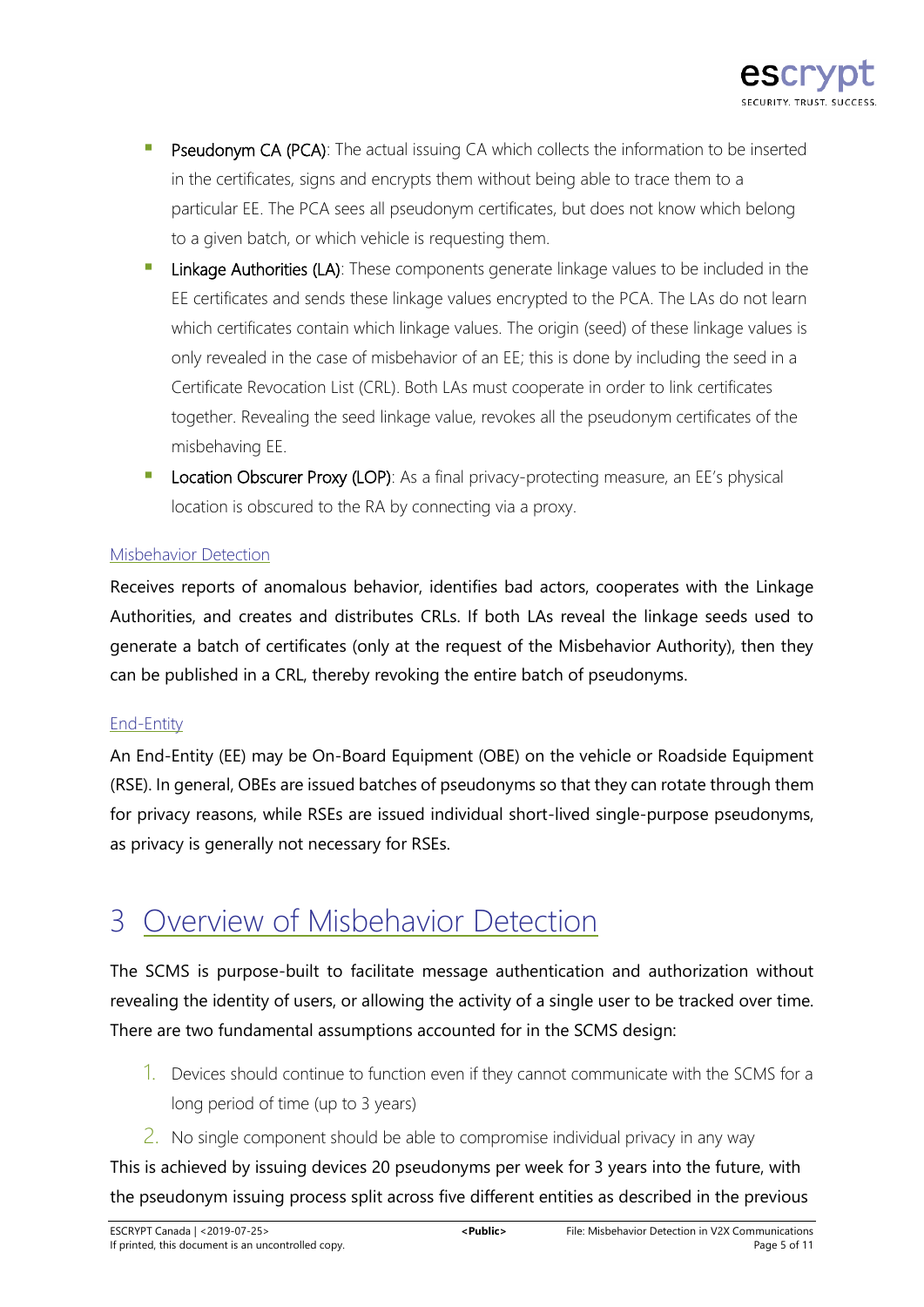

## Section. These assumptions can be restated from the perspective of misbehavior management:

- 1. If a misbehaving device is not actively revoked from the system, it can continue to misbehave for up to 3 years
- 2. No single component (such as the Misbehavior Authority) has enough information to add a device to a revocation list (CRL) on its own

Note that the first assumption can be considered somewhat contradictory, as vehicles are assumed to be offline for long periods of time, but misbehavior detection, reporting, and response require that vehicles be online to forward misbehavior reports and to receive misbehavior-related updates.

## Misbehavior detection and response consists of a sequence of steps:

- 1. Detection at the device level (vehicles or infrastructure)
- 2. Reporting to a central authority (the MA)
- $\overline{3}$ . Analysis and correlation of reports (by the MA)
- 4. Enacting a decision
	- I. Requesting linkage information from the LAs
	- $II.$  Blacklisting the device at the RA (invalidate enrollment info)
	- III. Revoking the device (invalidating its downloaded pseudonyms)

<span id="page-5-0"></span>Each of these phases is described in detail below.

#### $31$ Detection

There is no complete list of behaviors that should be monitored and reported as misbehavior. Some potential first steps for what might constitute misbehavior within safety applications using the SCMS could be:

- **Device using expired credentials**
- Device using incorrect credentials (e.g. bad permission, geo-fence)
- Device sending messages with incorrect signatures
- **Device sending messages with invalid location**
- Device sending messages with other invalid data (e.g., time)

These all represent situations where a device is consistently broadcasting information that does not pass standard validation, or that is not consistent with the sensor readings of the receiver. Because these situations can all be detected and reported by a single observer, they are not difficult to implement. Similarly, reports from multiple observers can be combined to provide assurance that the reports are accurate. Combining data from multiple sources is essential, as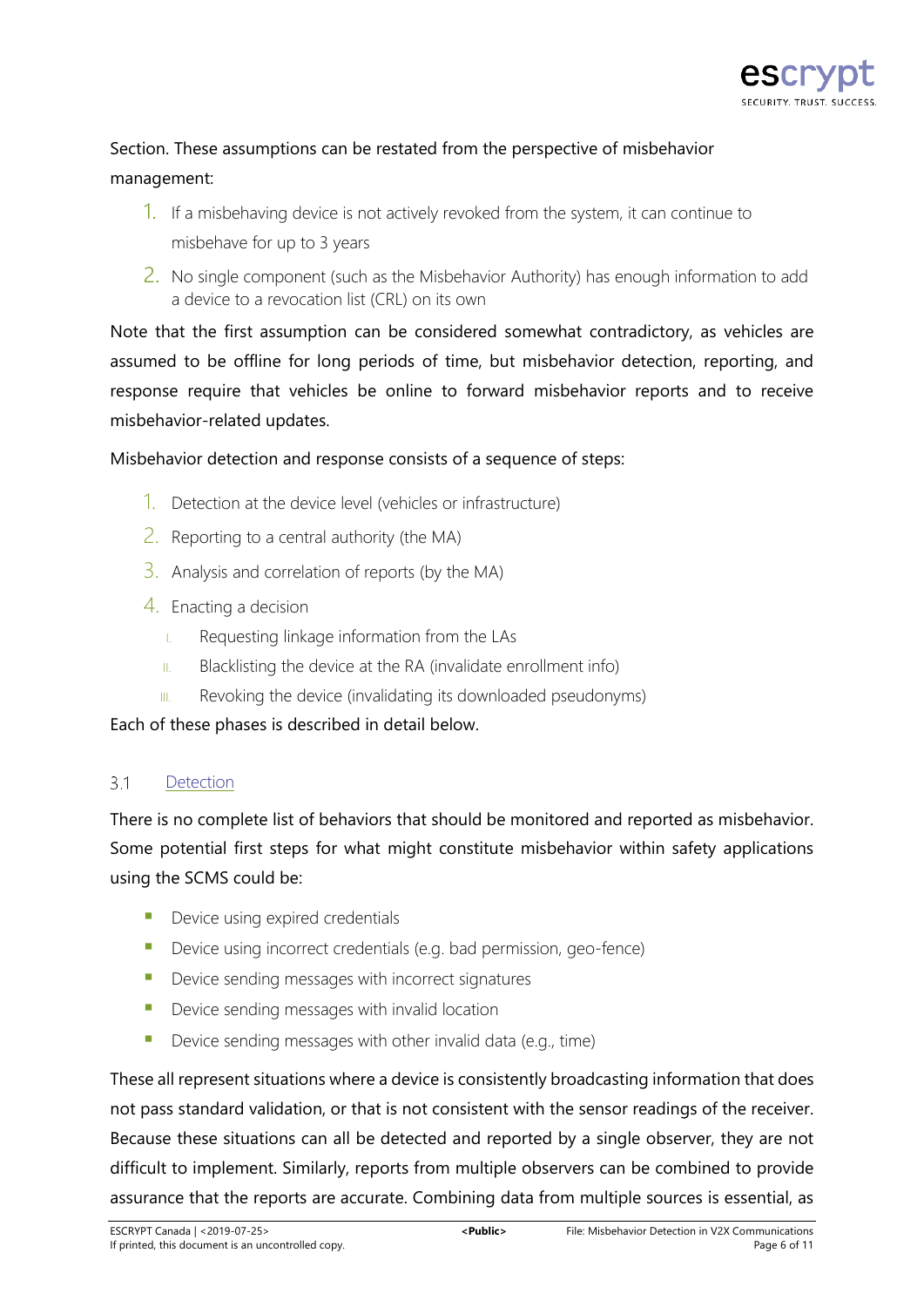end-entities have multiple concurrently valid pseudonyms they could use to falsely sign misbehavior reports.

Some initial research has been performed at the University of British Columbia on the problem of "spectrum interference", wherein a device maliciously uses the wireless communication channel in a non-standard way in an attempt to degrade or prevent use of the channel. Misbehavior of this sort could be detected at the device level and reported for analysis.

#### $32$ **Reporting**

Once sufficient evidence of misbehavior has been collected by a device, it is formatted into a misbehavior report and forwarded to the MA, via the RA, for analysis. At the time of writing, there current specification for misbehavior reporting are provided as ASN.1 modules as part of the CAMP protocols [2] used to support connected vehicle pilot test sites in the United States. The most recent update to the ASN.1 defined misbehavior reports as follows:

```
MisbehaviorReportContents ::= SEQUENCE {
   version Uint8(1),
    generationTime Time32,
    policyFilename PolicyFilename,
    reportType ReportType,
    evidentiaryData SEQUENCE (SIZE(1..3)) OF Evidence,
    ...
}
```
This structure defines the report as containing a version number, a timestamp, the current policy file in use by the device, and the core misbehavior data: The type of misbehavior, and the evidence to support this claim.

```
ReportType ::= CHOICE {
  proximityPlausibility ProximityPlausibility, 
 warningReport WarningReport,
   ...
}
```
The type of misbehavior in the current specifications are limited, with "proximity plausibility" being the primary example. This is likely to encapsulate location-related misbehavior observations.

```
Evidence ::= SEQUENCE {
  observedNeighborList SEQUENCE (SIZE(0..MAX)) OF
SignedBSMsWithCertificate,
   reporterBSMs SEQUENCE (SIZE(1..10)) OF SignedBSM,
```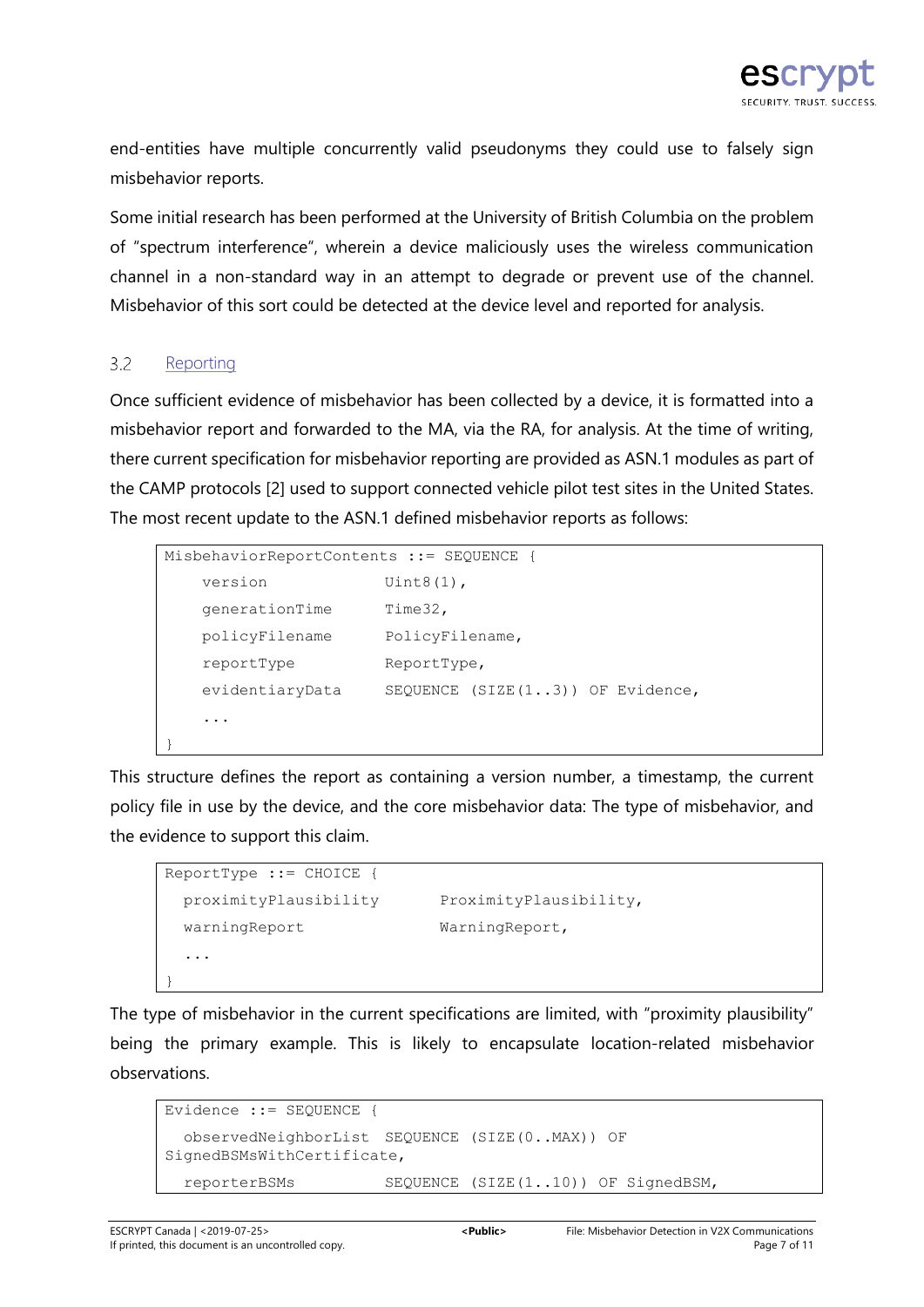

```
suspectVehicleList SEQUENCE (SIZE(1..10)) OF
SignedBSMsWithCertificate,
   ...
}
```
The evidence supporting a report consists of three fields. The reporter includes a set of signed BSMs that they were transmitting at the time of observation. This provides a baseline for comparison against the claimed misbehaving messages, which form the second piece of evidence. Thirdly, the vehicle includes BSMs from other nearby vehicles to corroborate its obserbations and to prove the reported vehicle is the one with anomalous data. To conserve bandwidth, the full pseudonym certificate is only included periodically in BSMs. For misbehavior reporing, messages that contain full pseudonym data are necessary.

Note that the messags presented above are not standardized outside of the ASN.1 definitions given by CAMP. The above definitions were used to support CV-Pilot sites in the United States, but a slightly different version of the ASN.1 has seen wider adoption outside of the CV-Pilots. Standardization of the CAMP specifications is currently underway by IEEE, to be initially published as IEEE 1609.2.1, and additional changes are likely to be made during this process.

#### $3.3$ Analysis

The actions performed by the MA in order to determine whether a set of reports constitutes misbehavior or not is not currently defined and is an active area of research. Fundamentally, the MA has a few tools at its disposal. First, it can correlate reports from multiple senders in similar geographic regions to determine if reports are likely to belong to the same vehicle. Alternatively, it can search for distinctive features in reported messages to potentially correlate them. Once the MA has grouped misbehavior reports into groups likely to belong to the same vehicle, it can reach out to the PCA to determine which contributions from each LA were combined in each suspected pseudonym, and then to the LAs individually to determine if a set of values belong to the same vehicle or not.

Once correlation information is received from the LAs, the MA can either refine its queries in response, or make a decision as to whether the reported messages constitute misbehavior.

#### $3.4$ Blacklisting and Revocation

If the MA determines that misbehavior has occurred and revocation is in order, then blacklisting and revocation processes are carried out.

Blacklisting refers to the invalidation of a device's enrollment certificate. This is the credential used to authenticate with the RA when requesting and downloading pseudonyms. Armed with the linkage information from the LAs, the MA provides the RA with sufficient information for it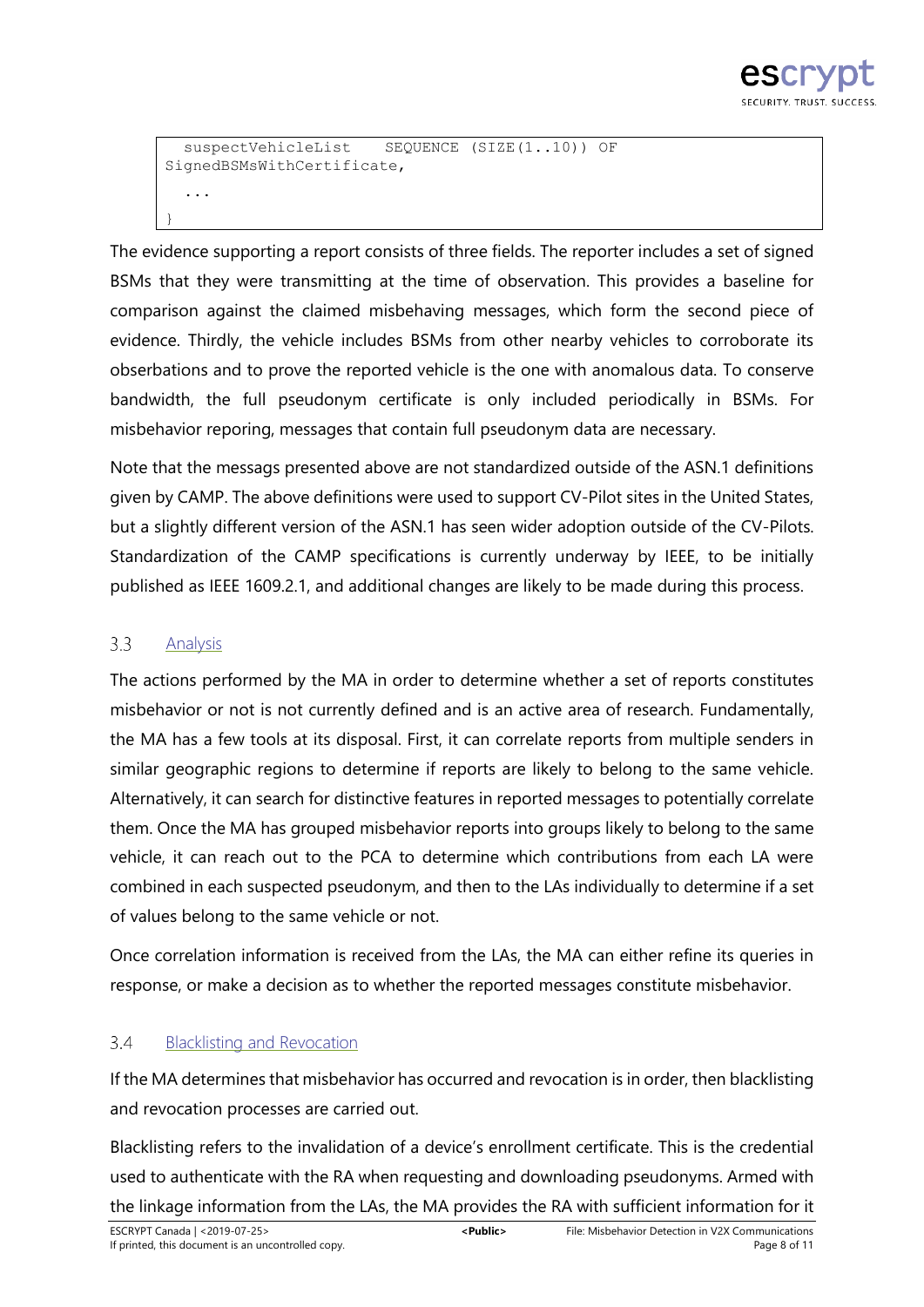

to determine which enrollment certificate was associated with the request for the misbehaving pseudonyms, and instructs the RA to blacklist this certificate. Once blacklisted, the RA will no longer offer services to the blacklisted device. This prevents the download of any previously requested pseudonyms, or requests for new pseudonyms. The blacklisted vehicle is effectively unable to communicate with SCMS components at this point.

Blacklisting cannot prevent a vehicle from using pseudonyms it has already downloaded. In order to inform other participants in the network that a set of pseudonyms have been revoked, the CRL must be updated with the linkage information associated with the revoked vehicle. Linkage information starting with the current week is published on the CRL for distribution to all participants in the SCMS. Linkage information is computed using a "forward only" process, which means it is possible to publish a value on the CRL that enables all current and future pseudonyms of a revoked vehicle to be identified and linked, but does not retroactively compromise privacy for actions prior to the time of revocation.

# 4 Sybil Attacks

A Sybil attack [3] refers to an attack where a single user of a system presents multiple distinct identities in order to amplify its capabilities or evade detection. By design, every vehicle using the SCMS has 20 concurrently valid pseudonyms which are not linkable by any user or component of the system. Therefore, a malicious user can authenticate using 20 different identities under normal circumstances, and no single entity can distinguish these from 20 distinct vehicles. This is one of the reasons the MA is empowered to order the LAs to reveal if two or more provided pseudonyms are linked to the same vehicle or not when analyzing misbehavior reports.

Multiple identities are not just an issue when it comes to committing misbehaving acts. A misbehaving vehicle can not only pretend to be 20 different vehicles when sending misbehaving messages, but can also submit misbehavior reports framing an innocent vehicle using its 20 pseudonyms. Messages from an honest vehicle can be falsely reported as misbehavior even if it is valid. A malicious vehicle simply needs to behave as though it is 20 different vehicles in another location and submit 20 misbehavior reports claiming the honest vehicle is reporting incorrect locations. This observation suggests that the MA must investigate both the reporter and the reported vehicles when misbehavior is reported. Therefore, the act of reporting misbehavior requires an honest user to weaken their privacy within the system. This could incentive privacy-conscious users to avoid submitting misbehavior reports, potentially weakening the integrity of the system.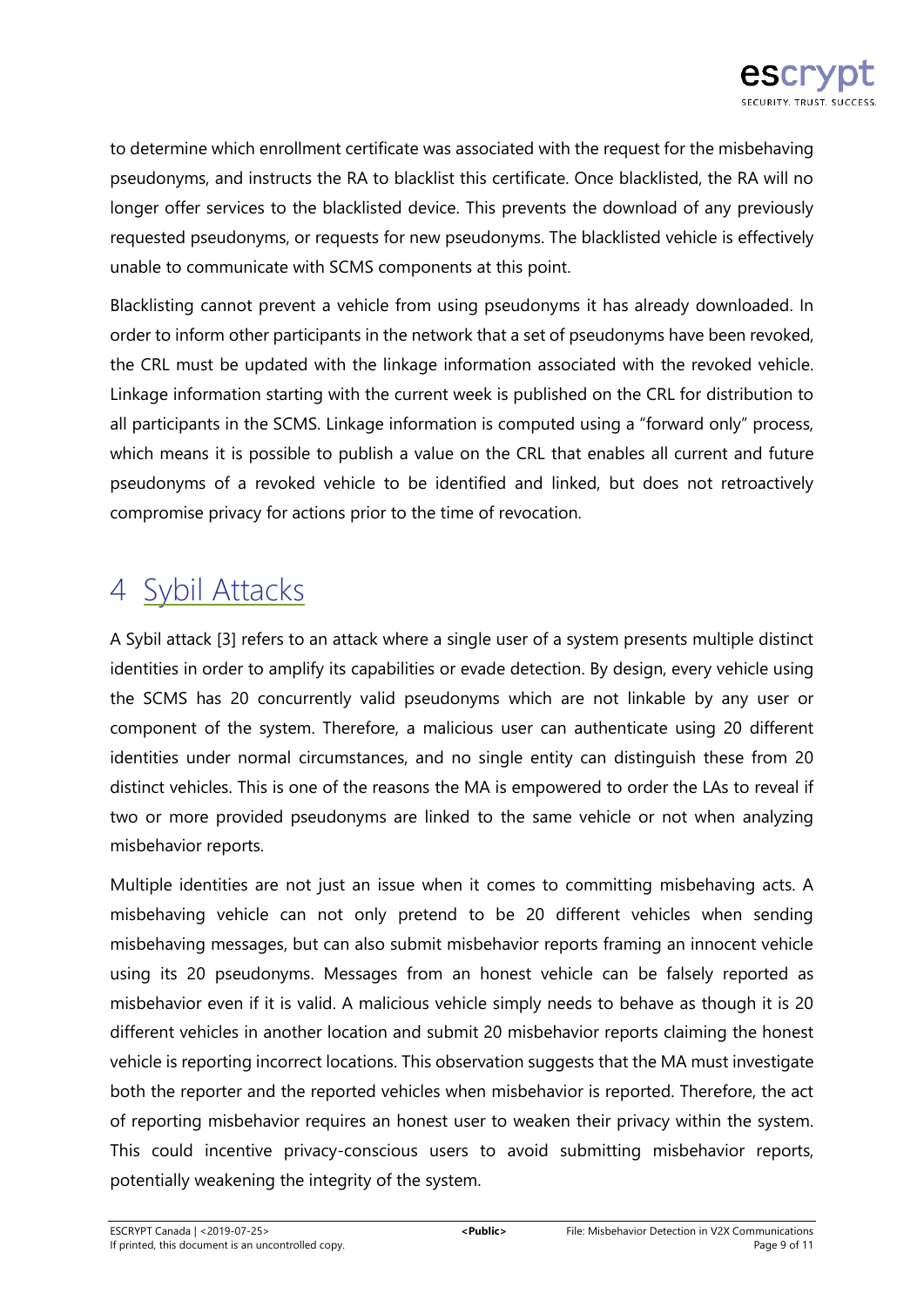

A potential workaround to this may be to leverage connected infrastructure as the primary source of misbehavior reports. Non-private participants of the system, such as traffic lights, are likely to be more closely monitored, possess only a single valid certificate at a time, and do not have privacy concerns that could prevent reporting.

## 5 **Issues with Scalability**

When a vehicle is has its credentials revoked it is placed on a CRL, which is periodically distributed to participants of the network. Because of the fundamental assumption that vehicles may be offline for up to 3 years, distribution of this CRL cannot always be guaranteed in a timely manner. Updates can be sent in a peer-to-peer manner, but it is currently unknown how well such an approach scales and how quickly updates can be propagated through the system.

Each entry on the CRL represents a "seed" value that was used to compute the linkage information for all 20 pseudonyms in that weekly batch. To keep the CRL as short as possible, only the seed is published, and each receiver expands the seed into the 20 linkage values that can be used to link and identify pseudonyms for that week. The resulting computed CRL is necessarily 20 times larger than the distributed CRL. In a full-scale deployment, vehicles will be receiving hundreds of BSMs per second, each of which should be checked against the CRL before being considered for safety purposes. If more than a handful of vehicles are revoked, then the CRL could grow to hundreds, or even thousands of entries very quickly, which is likely to have performance impacts on the verification of messages. An adversary could attack the system by attempting to cause a large number of revocations

Some computational optimizations and technical workarounds are possible to speed up processing of the CRL, but ultimately the only protection against attacks on scalability is judicious application of the revocation process. Alternatively, the assumption that vehicles are offline for years at a time could be revisited. If vehicles are able to update their pseudonyms more frequently, then pseudonyms do not need to be issued far into the future and the system may be able to pivot to passive revocation, wherein pseudonym are not revoked, but a misbehaving vehicle is prevented from obtaining new pseudonyms in the future

# 6 Future Considerations

Connected vehicle applications are still in an early phase of development. Section [3.1](#page-5-0) considered some early candidates for misbehavior detection, but as connected vehicle